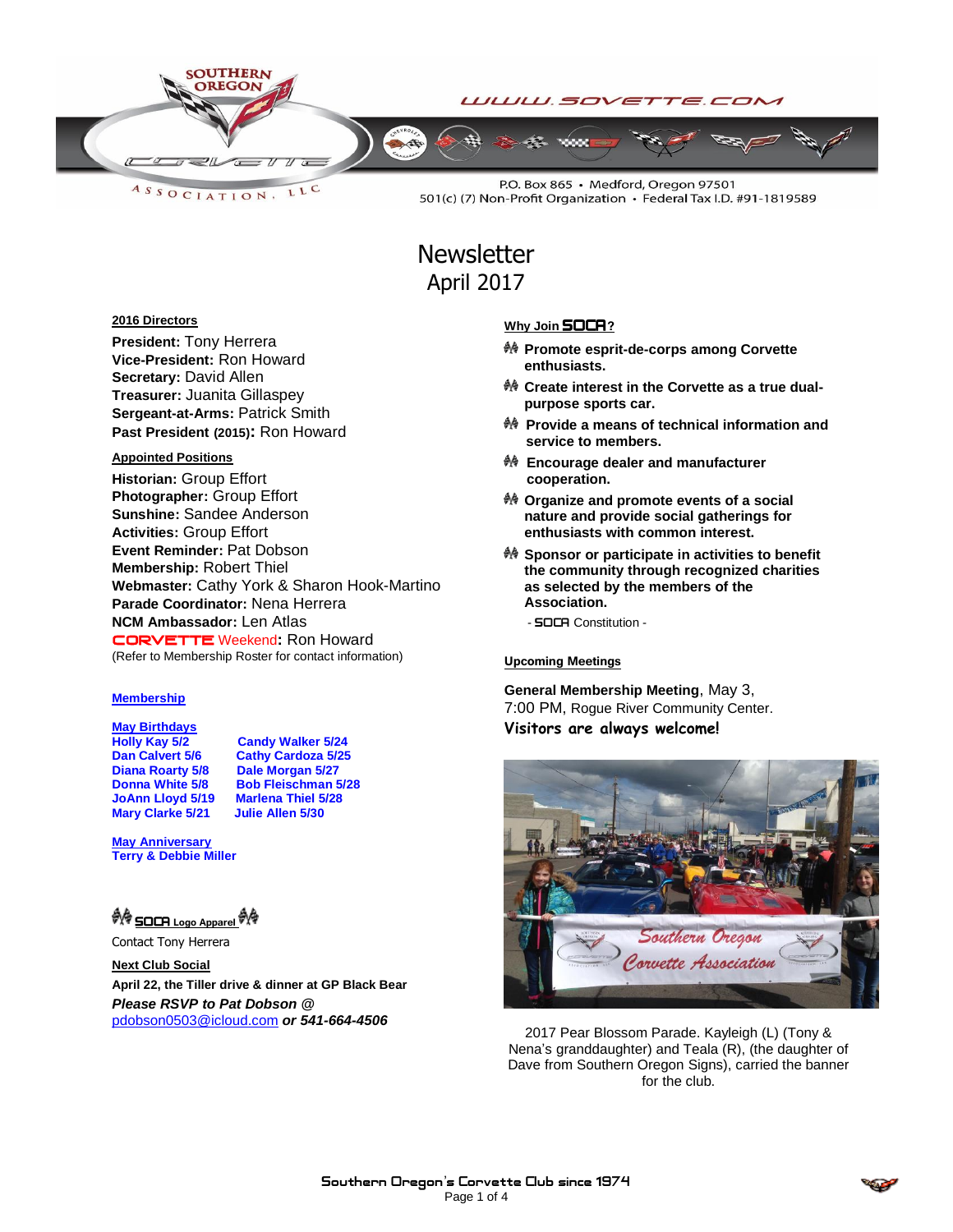# Events & Activities

April 14 – 16, Medford Rod & Custom Show. Jackson County Fairgrounds. \$10 adults, \$8 seniors and kids. SOCA is not participating.

April 16 – Easter Sunday

April 22 – SOCA Cruise & Social. Tiller Cruise from Hiway 62 to I-5 to the Grants Pass Black Bear Diner. Details TBA. Great drive and scenery!

May 3 – SOCA General Membership Meeting, 7:00 P.M., Rogue River Community Center, Rogue River

May 6 - Magical Merlin Parade, Merlin. Details TBA

May 14 – Mother's Day

May 20 - Collier Memorial State Park & Logging Museum Drive & Social

May 29 – Memorial Day

June 7- SOCA General Membership Meeting, 7:00 P.M., Rogue River Community Center, Rogue River

June 17- SOCA Cruise & Social. Redding, Cal. Tour of the Calif. Dept. of Forestry Training Center which includes Planes, tanker trucks, helicopters and an informational lecture. Details TBA. Redding Corvette Club to be invited to join us.

June 18 – Father's Day, Summer Begins! Schmidt Winery "Wines & Wheels" event.

June 21 – SUMMER BEGINS!

June 24 – Rooster Crow Parade, Rogue River. Drive & Lunch Run. Details TBA

July 4 – Eagle Point Parade. Details TBA

July 5- SOCA General Membership Meeting, 7:00 P.M., Rogue River Community Center, Rogue River

July 14 – 15 CORVETTE WEEKEND!

August 2 – SOCA General Membership Meeting, 7:00 P.M., Rogue River Community Center, Rogue River

August 19 – SOCA Cruise & Social. Trees of Mystery Cruise. Details TBA

OTHER EVENTS: Sept. 16 – Lake of the Woods Car Show & December – Grants Pass Christmas Parade. Details TBA

> For additional events, information and links, go to the S.O.C.A. website Events Page <http://www.sovette.com/default.asp?pg=activities>

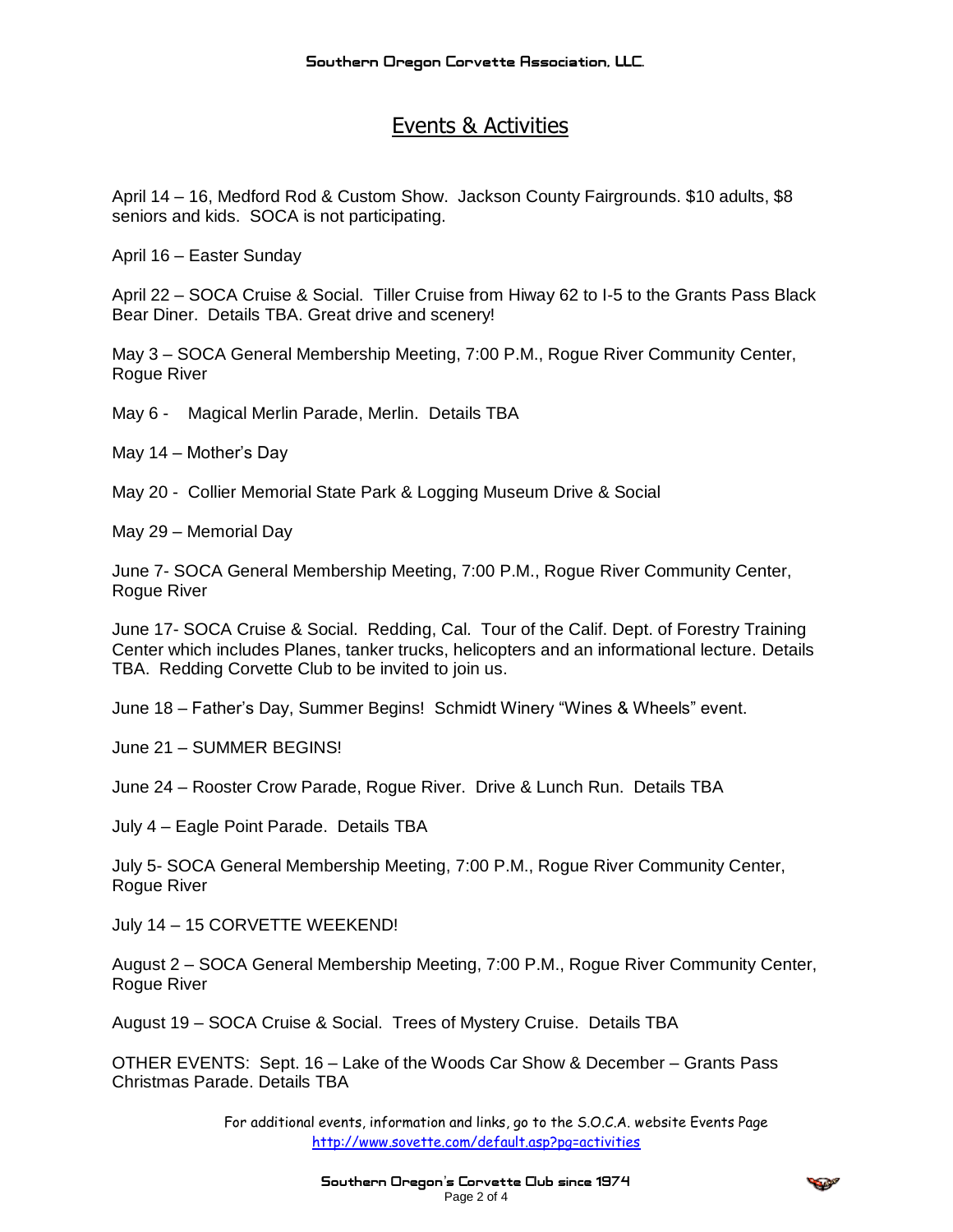

# **The Origins of the Big Tank Corvette – Eckler's – February 26, 2016**

# **The Origins of the Big Tank Corvette**

Back in the 1960s, Chevrolet was not in the business of racing. The SCCA had a ban on factory-sponsored racecars, but that didn't stop GM's Chief Engineer Zora Arkus-Duntov. Duntov did his best to conjure up a high performance package for Corvette that would enable the car to compete with Shelby's Ford-powered Cobra at the racetracks. That package was designated RPO **Z06**.



## **1966 Big Tank Corvette**

When the all-new for '63 Sting Ray debuted, the coupe (when equipped with the L84 360 horsepower 327 smallblock, a \$430.40 option) could be ordered with the *Z06* Special Performance Equipment package. Shelling out another \$1,818 (on top of the Corvette's \$4,252 base price and that aforementioned engine cost) got you a beefier-than-stock front sway bar, a vacuum brake booster, dual master cylinder, sintered metallic brake linings, power-assisted Alfin drums cooled by front air scoops and vented backing plates, and larger diameter heavy duty shocks and springs. It also netted you a 36.5 gallon fuel tank (stock tanks were mere 20 gallon units), ensuring more track time and less refueling time. These

Corvettes came to be known as "Big Tanks" – ready for the racetrack right off the assembly line.

again until 2001.

those goodies with a big-block engine.



## **About this Big Tank Corvette**

owned this 1966 427, 425 horsepower Big Tank Corvette since 1984. It has recently returned from Texas where it received a full body-off restoration to NCRS standards by the wellknown Naber's Brothers of Houston. It's the final piece to Roger's to Roger's to Roger's collection of big-block Corvettes and what he refers to as the collection of big-block Corvettes and what he refers to as the collection of big-block Corvettes and what he refers to as the collection of big-block Corvettes "Dream Team". This particular Sting Ray, finished in gorgeous and the contract of gorgeous gorgeous Nassau Blue applied by the experts at Burke Corvettes in Orlando, is extremely rare and valuable. It's one of **the only and intervention only 66** only 66 Corvette coupes produced in 1966 with the N03 option **Corvette Corvette Coupes produced in 1966** with the N03 option gallon fuel tank. The odometer

### **Tank behind the seats**



reads just 42,030 miles. The additional convenience option of power windows and the appearance option of factory cast aluminum knock-off wheels make this one very special order Corvette.